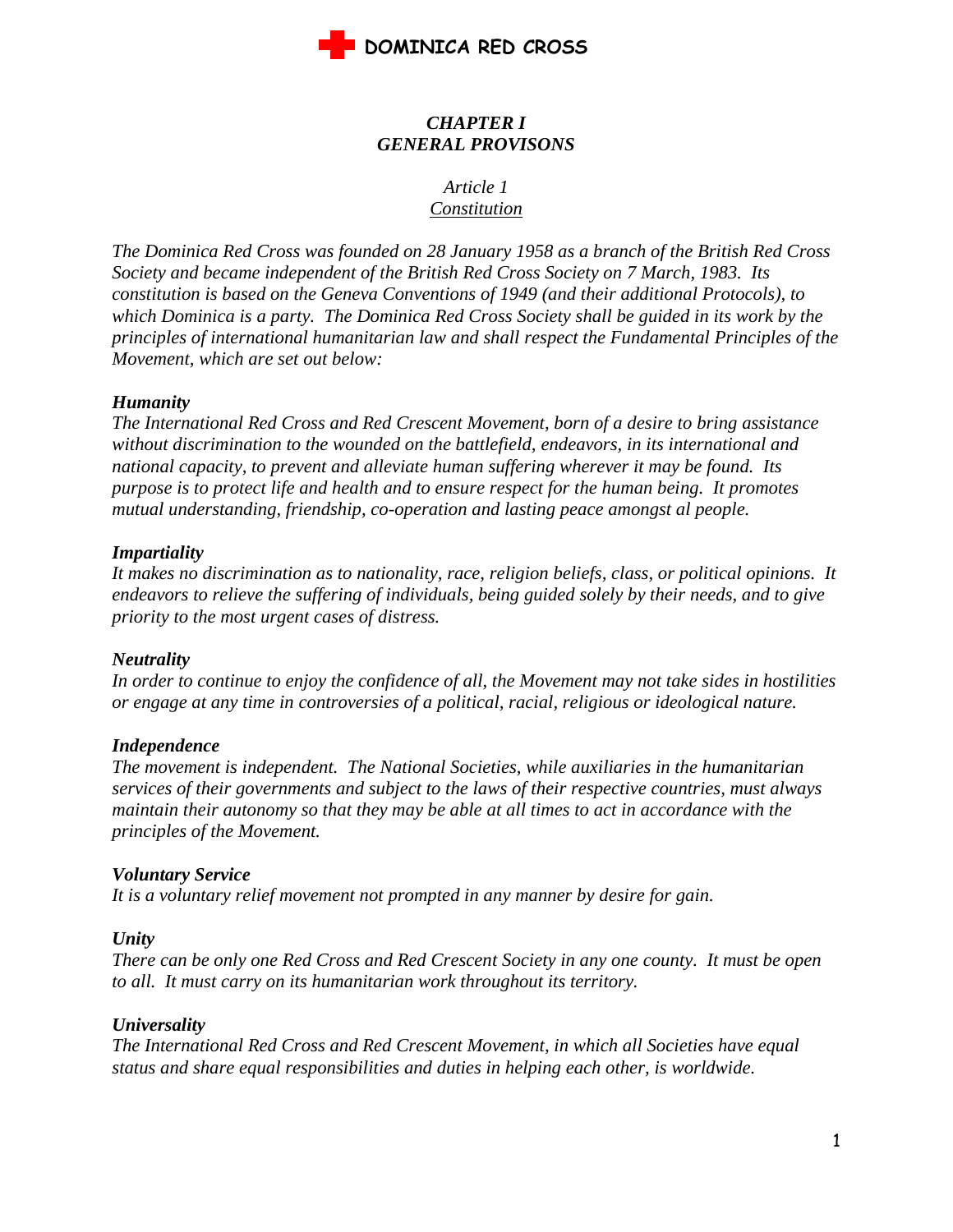

#### *Article 2 National legal status*

*The Dominica Red Cross Society is officially recognized by the Government, in the Dominica Red Cross Society Act 1983 as a voluntary society, auxiliary to the public authorities in the humanitarian field and acting for the benefit of the civilian population both for the purpose of the 1949 Geneva Conventions, and as the sole National Red Cross Society which may carry out its activities in the Commonwealth of Dominica.* 

*In relation to the public authorities the Dominica Red Cross Society maintains an autonomy, which allows it to act at all times in accordance with the Fundamental Principles of the Movement.* 

*The public authorities shall at all times respect the adherence by the Dominica Red Cross Society to the Fundamental Principles.*

*The Dominica Red Cross Society is a body corporate having perpetual succession and a common seal. It possesses legal status. Its term of existence is unlimited. Its headquarters are located at Federation Drive, Goodwill, Commonwealth of Dominica.*

#### *Article 3 Relations with other components of the Movement*

*The Dominica Red Cross Society, which was recognised by the International Committee of the Red Cross (ICRC) on 15 March 1989 is part of the International Federation of Red Cross and Red Crescent Societies (International Federation) on 7 April 1989.*

*The Dominica Red Cross Society shall fulfill the conditions laid down in Article 4 of the Statues of the Movement and its relations with the other components of the Movement shall be in conformity with Article 3 of the Statutes of the Movement.*

*The Dominica Red Cross Society shall also be bound by the obligations laid down in Article 8 of the Constitution of the International Federation.*

# *Article 4 Agreements*

*Agreements conclude with other organisations or entities, in particular with the public authorities regarding the execution of a public service shall be in writing and shall not in any way constitute an obligation for the Society to act against the Fundamental Principles.*

# *Article 5 Emblem*

*The Dominica Red Cross Society has as its emblem the heraldic sign of the Red Cross on a white background. The Dominica Red Cross Society shall establish appropriate regulations in accordance with the 1949 Geneva Conventions (and the Additional Protocols), the Dominica Red Cross Society Act 1983, section 8 and the 1991 Regulations on the use of the Emblem whose provisions shall be binding upon the Dominica Red Cross Society.*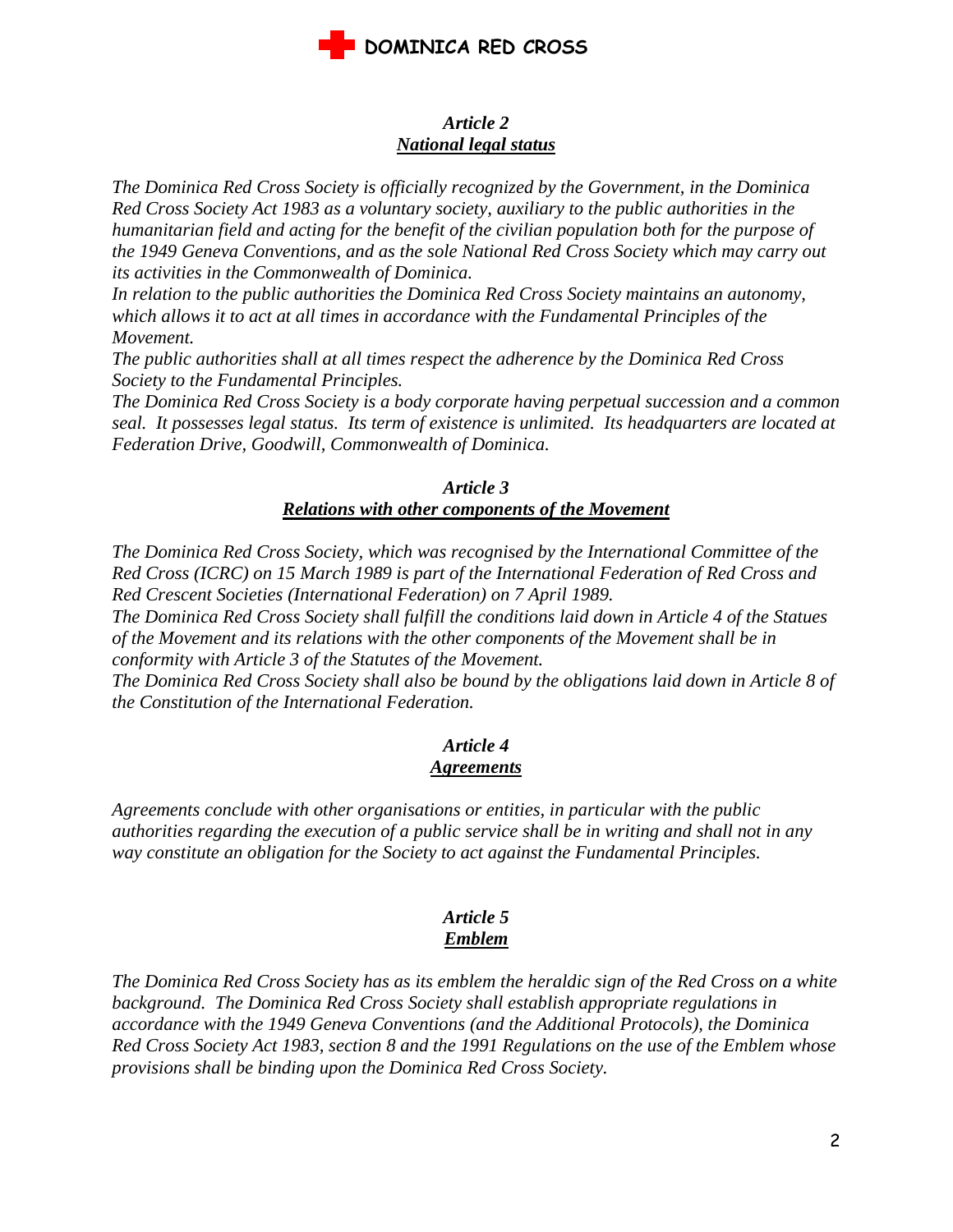

# *CHAPTER II GENERAL OBJECTIVES AND SPECIFIC TASKS*

# *Article 6 Object*

*The principal object of the Dominica Red Cross Society is to prevent and alleviate suffering with complete impartiality, making no discrimination as to nationality, race, sex, religious beliefs, language, class or political opinions.*

*For this purpose, its task is in particular;*

- *1- To act in case of armed conflict, and in peace prepares to act in all the fields covered by the Geneva Convention and in behalf of all war victims, both civilian and military;*
- *2- To contribute to the improvement of health, the prevention of disease and mitigations of suffering:*
- *3- To organise, within the scope of the national plan, emergency relief services for the victims of disasters, however caused:*
- *4- To educate the population on how to respond to disasters, however caused, and undertake in collaboration with local authorities and other agencies disaster preparedness activities and;*
- *5- To recruit, train and train and assign such personnel as are necessary for the discharge of its responsibilities;*
- *6- To promote the participation of children and young people in the work of the Red Cross and Red Crescent;*
- *7- To promote the Fundamental Principles of the Movement and those of International Humanitarian Law in order to develop humanitarian ideals among the population, and in particular children and youth;*
- *8- To co-operate with the public authorities to ensure respect for International Humanitarian Law and to protect the Red Cross, Red Crescent and Red Crystal emblems.*
- *9- To act in case of loss of family contact as a result of conflict, natural disasters or other situations with a humanitarian impact, by providing Restoring Family Links services.*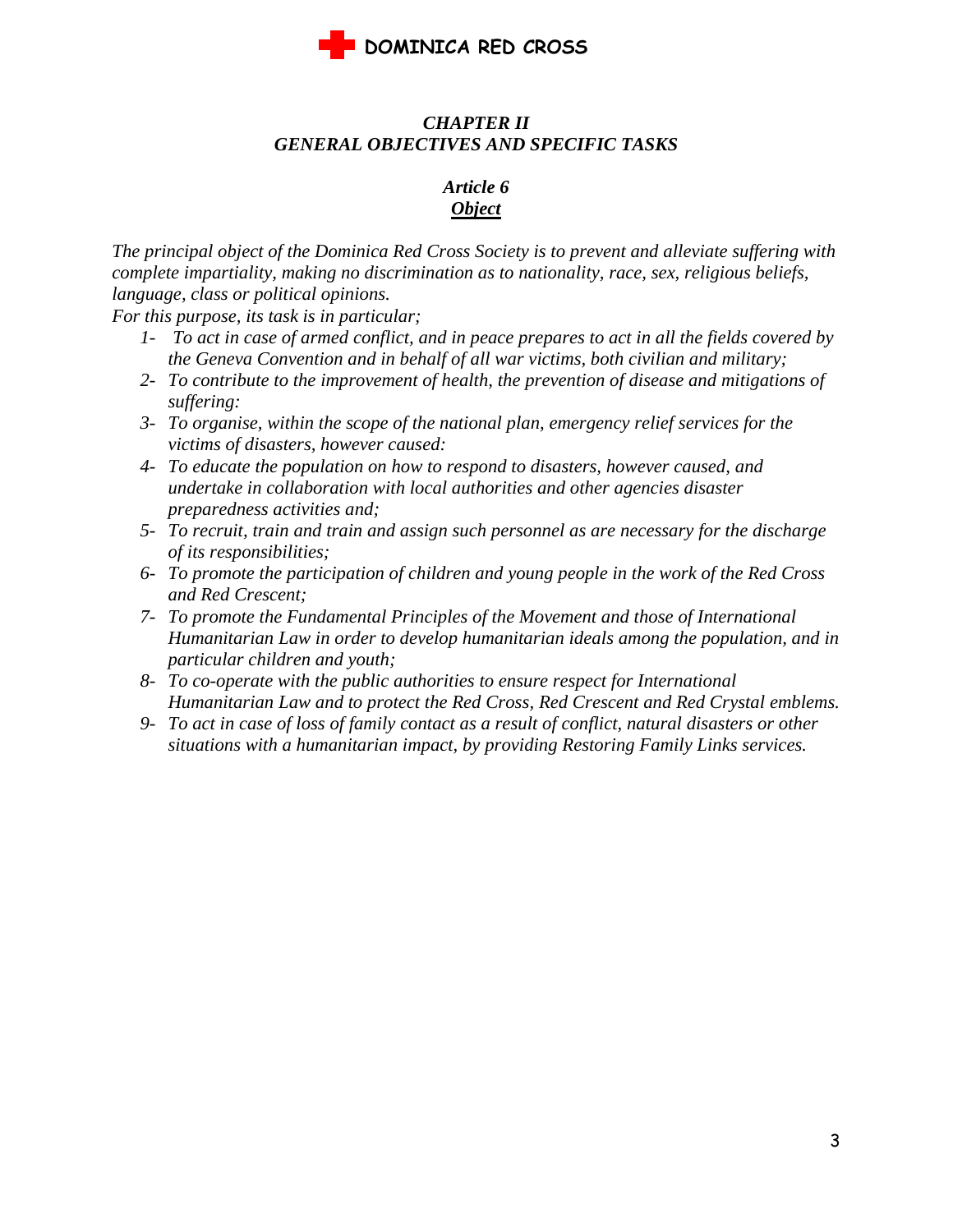

# *CHAPTER III MEMEBERS*

# *Article 7 Membership*

*Membership of the Dominica Red Cross Society is open to all without discrimination based on race, sex, religious beliefs, language, class or political opinion. Members may be active, subscribing or honorary members or patrons.*

# *Article 8 General Members*

*General members are those persons whom have agreed to give service to the Dominica Red Cross Society on a voluntary basis, are registered as such with the Society and who pay the annual contribution as determined by the General Assembly.*

# *Article 9 Subscribing Members and Corporate Members*

*Subscribing and Corporate members are those persons who pay the annual subscription determined by the General Assembly.*

# *Article 10 Honorary Members*

*Honorary members are those persons who have been so designated by the General Assembly on recommendation of the Governing Board in recognition of exceptional services to the Dominica Red Cross. Honorary Members may or may not pay annual subscriptions.*

# *Patron*

*A Patron is a public figure designated by the General Assembly who permanently supports the National Society. The Patron has no right to vote, elect and to be elected.*

# *Article 11 Rights and duties of Members*

*Members have the following duties:*

- *To adhere to and disseminate the Fundamental Principles;*
- *To adhere to the International Federation Code of Conduct;*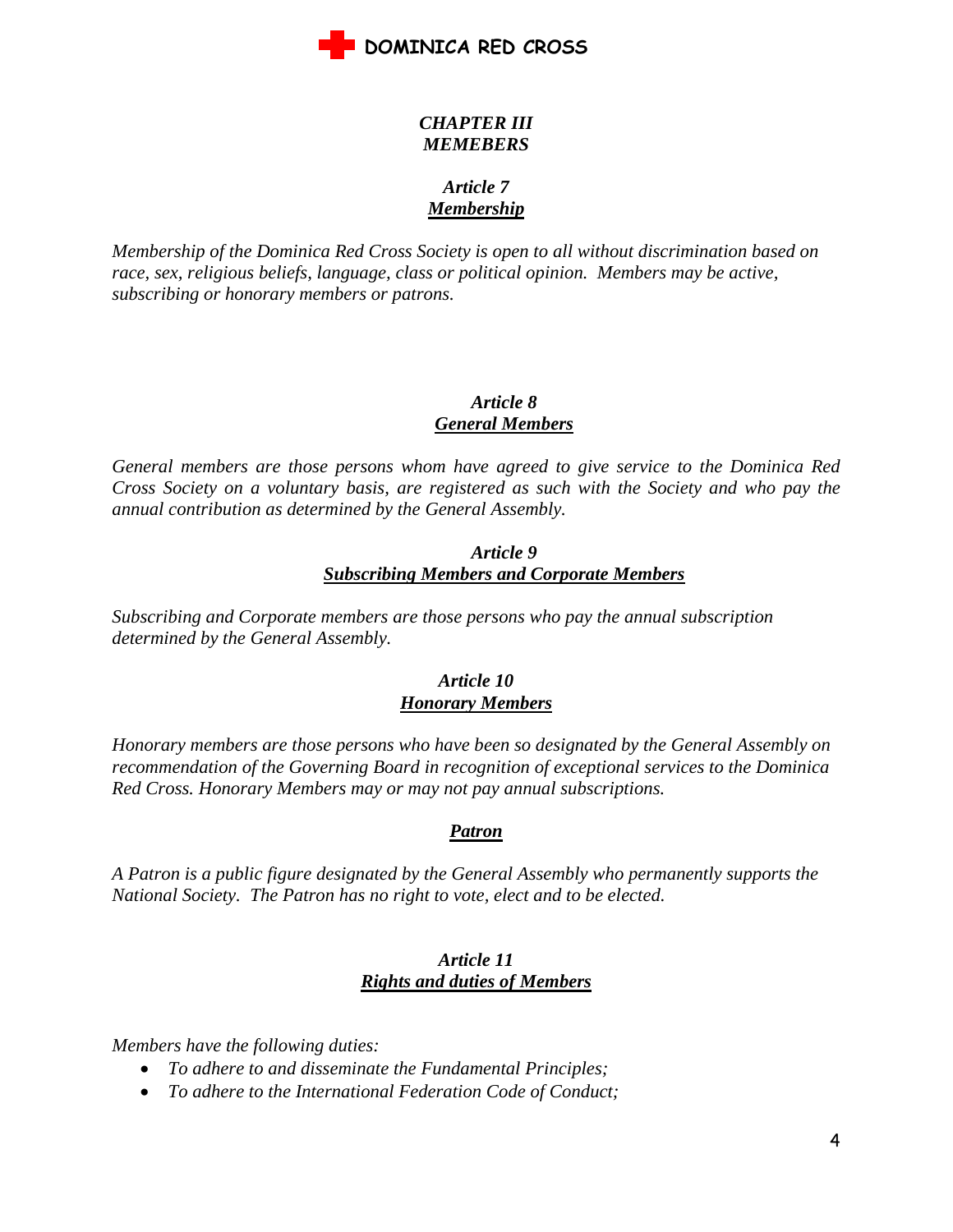# **DOMINICA RED CROSS**

- *To promote the work of the Dominica Red Cross Society;*
- *To recognize and obey the Constitution;*
- *To pay the annual subscription as set by the General Assembly;*
- *To participate actively in the work of the Dominica Red Cross Society*

*Members have the following rights:*

- *To vote and be elected to the governing bodies, with the exception of the Patron;*
- *To participate and vote in the meetings of the branch assembly and, if delegated, in the General Assembly of the Dominica Red Cross Society;*
- *To present proposals and raise issues with any authority in the Dominica Red Cross Society.*

## *Article 12 Loss of the status member*

*Any member may give notice of resignation in writing at any time.* 

*Subscribing membership expires automatically after twelve months, unless the subscription is renewed. The subscribing member shall receive a reminder of the need to renew the subscription one month before expiry.* 

*Branch Committees may expel members for serious cause, of which the member shall be informed promptly in writing. Any member so expelled shall have the right to appeal to the Governing Board, whose decision shall be final and binding.*

*The Governing Board shall make regulations for the hearing of appeals so as to ensure that no member is unjustly treated, and the procedure is fair and in accordance with national law. It shall furthermore specify such grounds as may constitute serious cause. Serious cause for the purpose of expulsion is defined as the display of character or morality incompatible with the seven Fundamental Principles or engagement in activities, which are detrimental to the reputation or activities of the Dominica Red Cross Society.*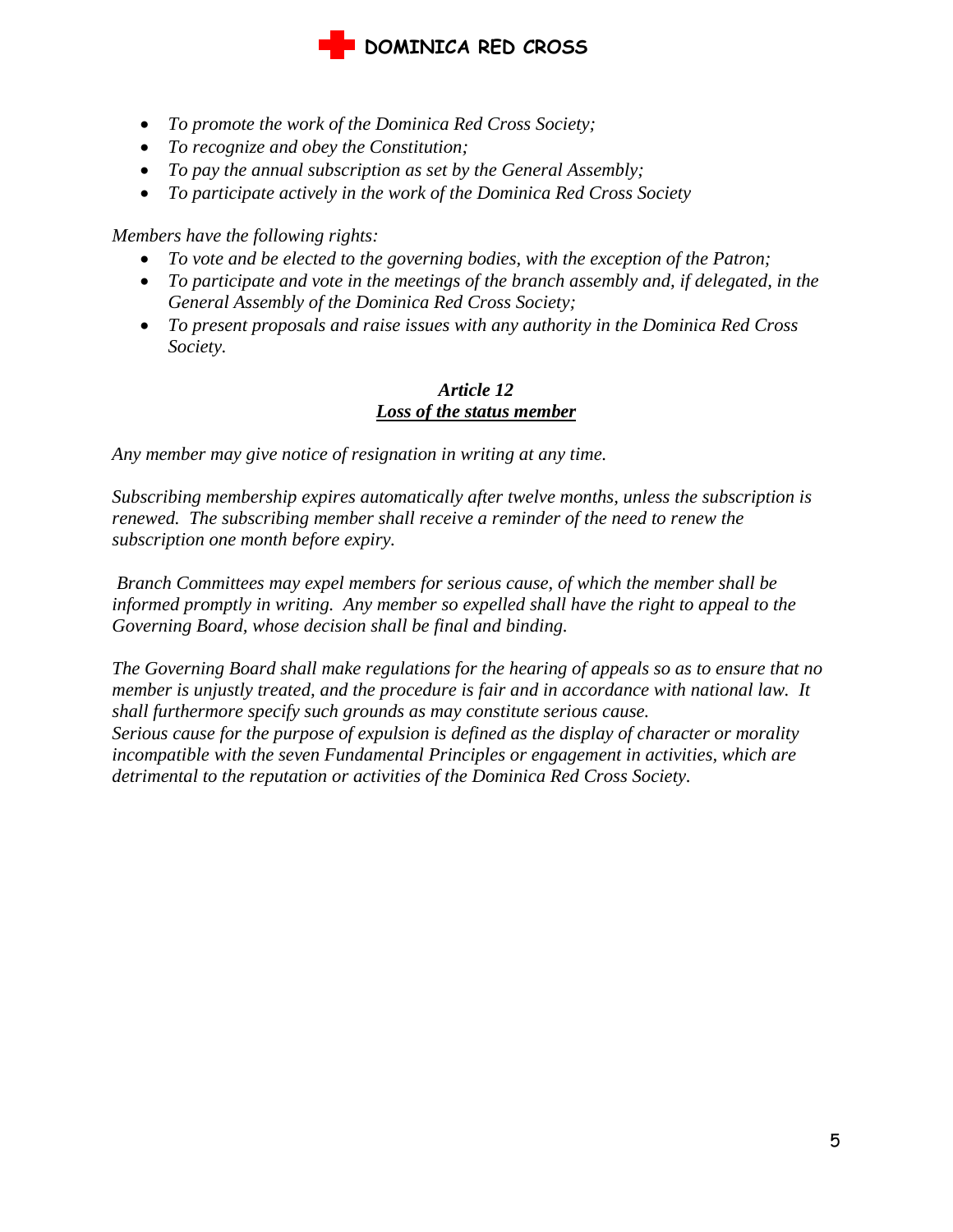

## *CHAPTER IV GOVERNING BODIES*

#### *General Assembly*

#### *Article Composition of the General Assembly*

*The General Assembly represents the Dominica Red Cross Society as a whole. It is composed of:*

- *A) The members of the Governing Board;*
- *B) The chairmen (or their representatives)of the Branches;*

#### *Article 14 Powers of the General Assembly*

*Subject to the present Statutes, the General Assembly is the highest authority of the Dominica Red Cross Society.* 

- *A) It formulates the mission and policies that govern the Dominica Red Cross Society.*
- *B) It approves the plans and budgets and the activities and financial reports of the National Society;*
- *C) It determines the amount of subscriptions;*
- *D) It ensures that the statutes are up to date, and monitor the compatibility of relevant national laws with the objectives of the Red Cross and Red Crescent Movement;*
- *E) It elects the members of the Governing Board;*
- *F) It elects the President of the Dominica Red Cross Society;*

#### *Article 16 Procedures for the General Assembly*

*The General Assembly meets every two years in ordinary session at time and place determined by the previous General Assembly and is presided over by the President of the Dominica Red Cross Society. Unless otherwise provided for in these Statutes, the General Assembly takes all its decisions with a quorum of one-half of its member and by a majority of those present and voting. If the required quorum of one-half of its members is not present, a new AGM is convened within one month with a quorum of one third of its members.* 

*Each of its members whom have paid their annual subscription over the past two years has a single vote.*

*Voting shall take place by secret ballot.*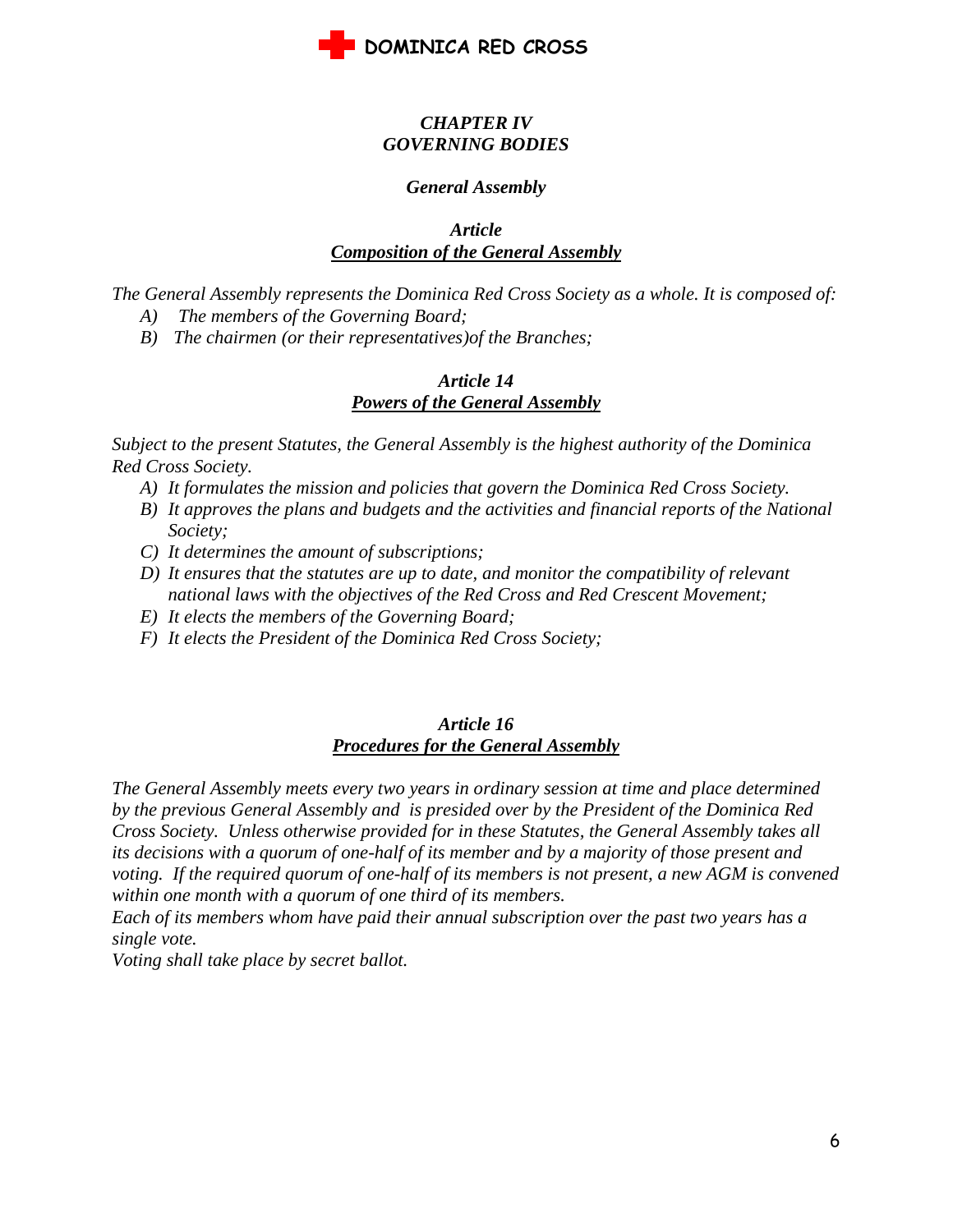

# *Governing Board*

# *Article 17 Composition of the Governing Board*

*The Governing Board is the body governing the Dominica Red Cross Society between sessions of the General assembly. It is composed of:*

- *A) The President*
- *B) 1 Vice President*
- *C) The Treasurer;*
- *D) The Director-General (CEO) and*
- *E) Four members elected at the General Assembly for a period of two years, one of which will be the Chairman of the District Branches. Composition of these members may represent the following*
	- *1.) Youth*
	- *2.) Branch*
- *F) Two outstanding individuals, chosen by the Governing Board for their specific competencies or because of their interest in the National Society.*

*In the event that a member of the Governing Board obtains a post as a high-ranking public officer, he or she shall withdraw from the Governing Board.*

*All members of the Governing Board as well as those elected to positions within the National Society will sign and abide by the Code of Conduct as provided in the Rules and Procedures.*

#### *Article 18 Powers of the Governing Board*

*The Governing Board is vested with the following powers or whatever powers are delegated to it by the General Assembly. In particular:*

- *A) It provides for the setting up of branches particularly in areas of emerging humanitarian need, and for the dissolution of Local Committees which fail to comply with decisions taken at the central level of the Society or for actions taken which are not in accordance with the Fundamental Principles.*
- *B) It monitors membership and sets dues*
- *C) It sets policies on staff and volunteers;*
- *D) It ensure long-term viability and makes decisions about priorities;*
- *E) It sets goals;*
- *F) It establishes a structure and promotes a culture to achieve defined goals;*
- *G) It determines criteria for beneficiaries, clients and vulnerable groups;*
- *H) It draws up, approves or amends all regulations, which are necessary in order to give effect to the present Statues;*
- *I) It sets up the committees or commissions, which it deems desirable or necessary for carrying out these tasks;*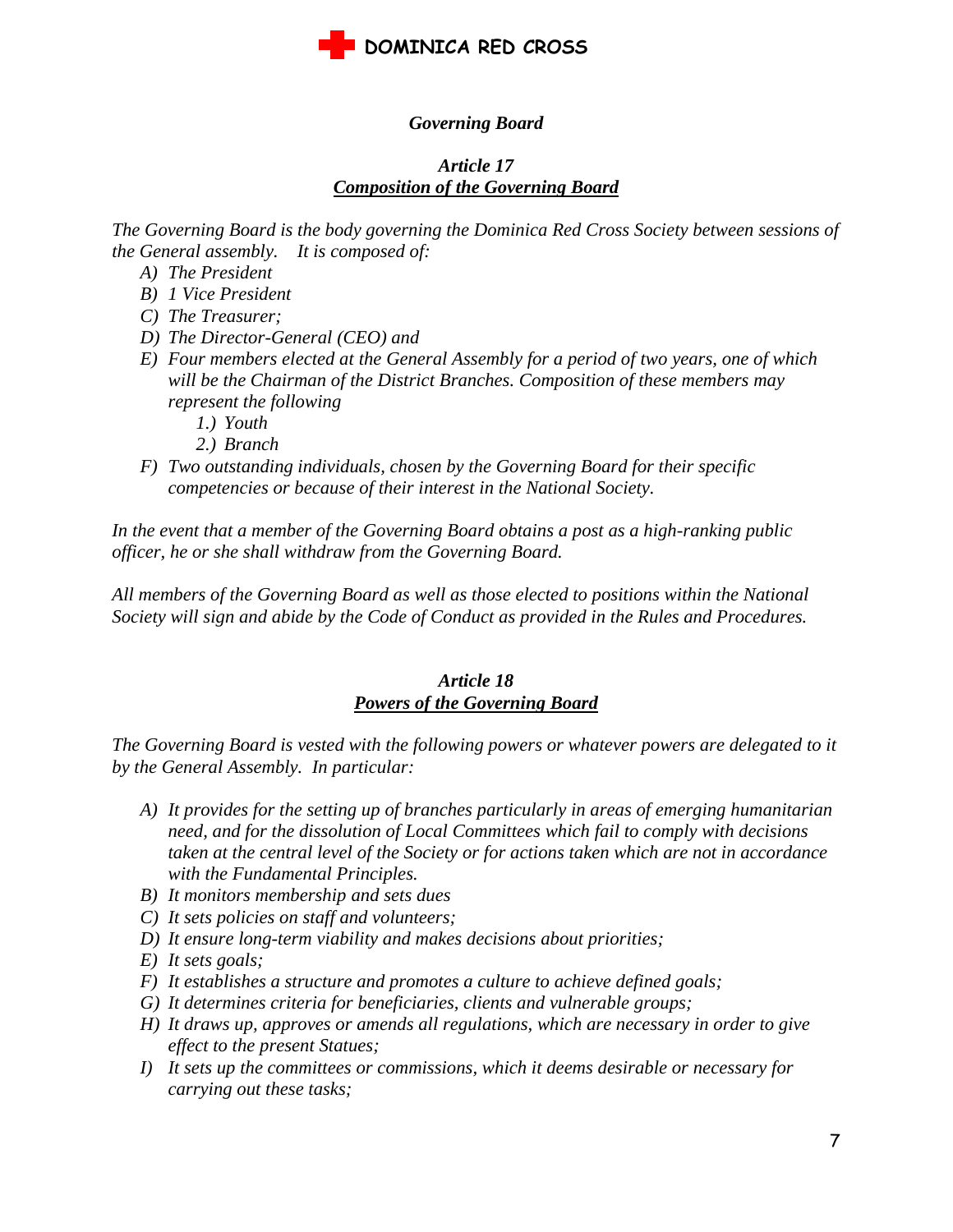

- *J) Approves the assignation of any award, prize, honorary title or medal on behalf of the NS;*
- *K) It manages and controls all funds and property held by the Dominica Red Cross Society and reviews the financial records of the Branches annually. The Governing Board may delegate this function to the Treasurer;*
- *L) Intervene and decide in any internal conflict or crisis at any territorial level that may jeopardize the integrity and image of the NS as a whole;;*
- *M) It appoints the chairman and members of the Finance Commission;*
- *N) It appoints the Director-General (CEO) and dismisses him or her if necessary.*

#### *Article 19 Sessions of the Governing Board*

*The Governing Board meets in ordinary session every two months. Extraordinary sessions of the Governing Board are held on the initiative of the President or at the request of one-third of its members. The CEO may request the President to convene an extraordinary session.*

#### *Article 20 Procedures for the Governing Board*

*The Governing Board is presided over by the President of the National Society. It takes all its decisions with a quorum of one-half of its members and by a majority of those present and voting. If the required quorum is not present, a new Governing Board meeting is convened two weeks later with a quorum of one third of its members. Each of its members has a single vote. In the event of a tie, the President has a second casting vote.*

# *Article 21 President*

*The President is the highest office bearer of the Dominica Red Cross Society. The President is responsible to the General Assembly for ensuring that the Dominica Red Cross Society pursues objects and exercises its functions as defined in Article 22 of these Statutes. The President acts under the authority of the General Assembly and the Governing Board to guide the affairs of the National Society in conformity with their decisions and to ensure the smooth functioning of the Dominica Red Cross Society.*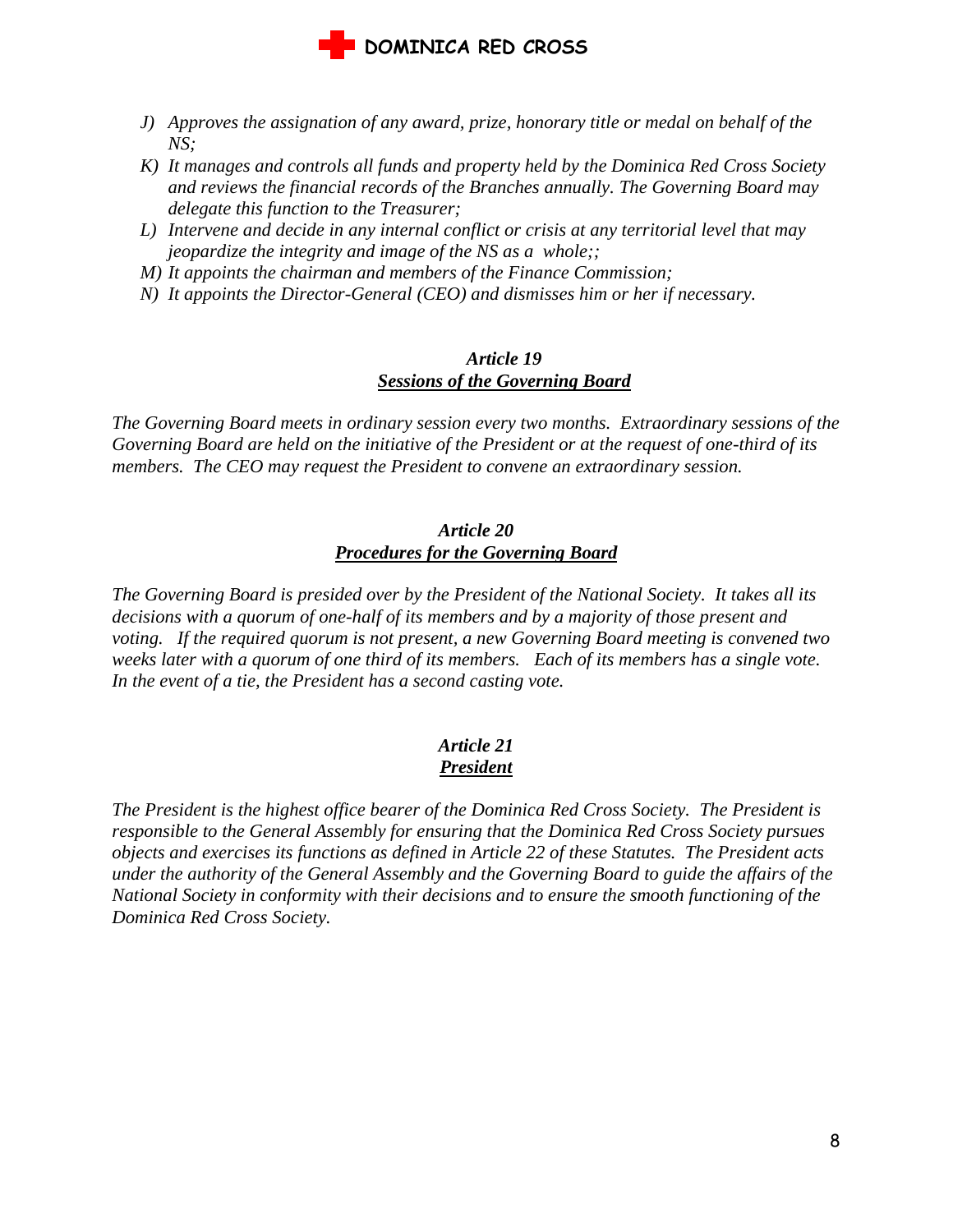

# *Article 22 Functions of the President*

*The functions of the President are:*

- *A) To convoke and preside over the sessions of the General Assembly and the Governing Board;*
- *B) To present to the General Assembly a review of the state of the Dominica Red Cross Society;*
- *C) To co-ordinate the work of the bodies of the Dominica Red Cross Society;*
- *D) To represent the Dominica Red Cross Society, nationally, regionally and internationally;*
- *E) To carry out any other function entrusted by the General Assembly and the Governing Board.*

*The President may, in writing, delegate part of the functions under his article to the Vice-President or to the Director-General (CEO).* 

*In the event of a vacancy arising in the office of the President, or should the President be unable to carry out his/her functions, the Governing Board shall at its next ordinary session designate the Vice-President who shall serve as Acting President until the next session of the General Assembly. At this session the General Assembly shall elect a President to fill the vacancy for the remaining period of the current term of office. Until the designation of the Vice-President as Acting President by the Governing Board, the ex-officio Vice-President will fulfill this function.*

*At the extraordinary session the General Assembly shall elect the President to fulfill the vacancy for the remaining period of the current term of office.*

# *Article 23 Finance Commission*

*The Finance Commission is an advisory commission to the Governing Board and shall be composed of a chairman and two members, appointed by the Governing Board for a term of two years.*

# *Functions:*

*The functions of the Finance Commission:*

- *a) To give advice on all financial questions affecting the National Society;*
- *b) To comment on the financial report and on the budget drawn up by the CEO;*
- *c) To comment on the handling and investment of the available funds and to make recommendations to the General Assembly and to the Governing Board on any financial measures which it deems appropriate;*
- *d) To review periodically the formula for fixing the subscription fee of members;*
- *e) To assist the Governing Board in applying and implementing the decisions of the General Assembly on the financial management of the National Society;*
- *f) To report on its work to each session of the Governing Board.*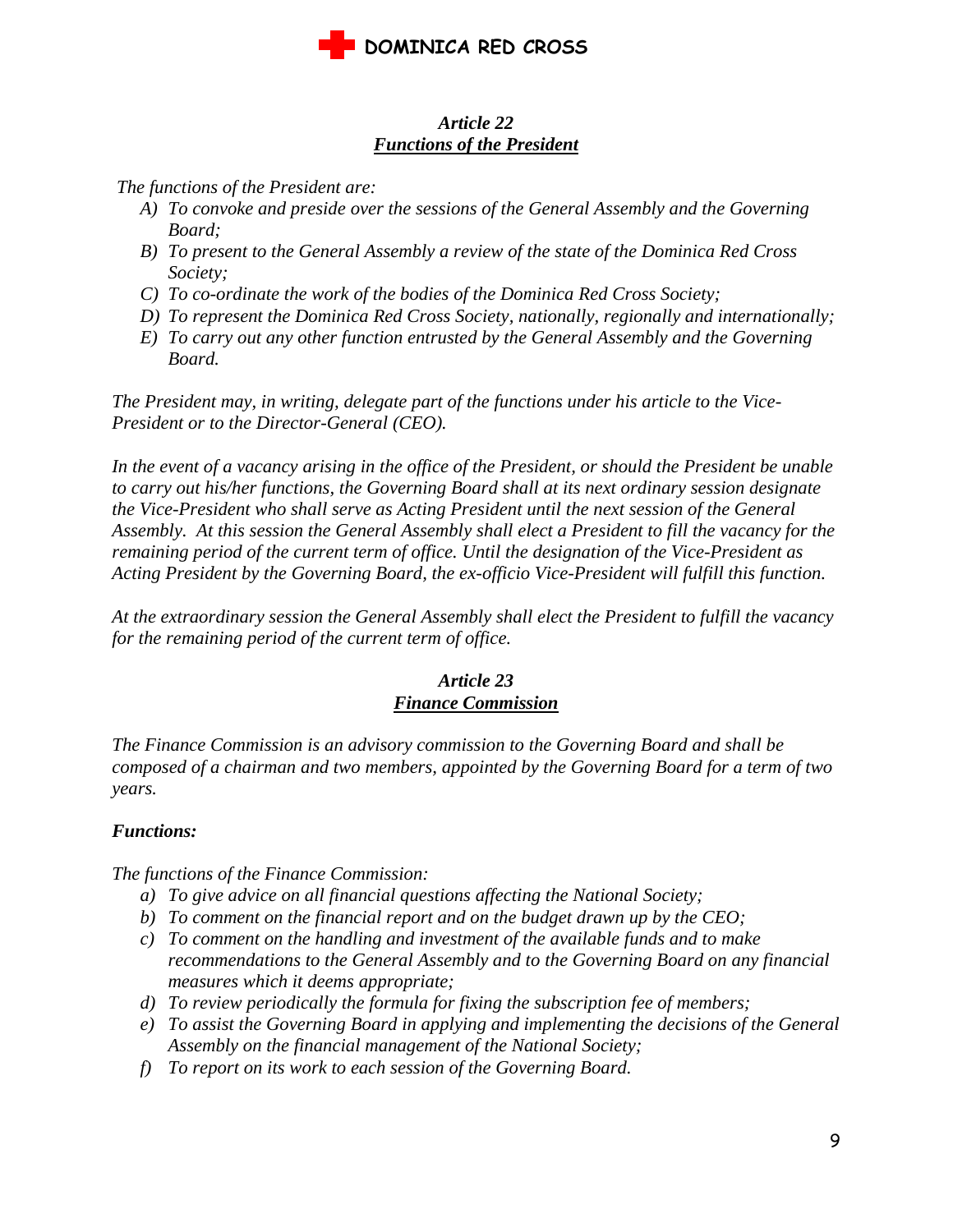

# *CHAPTER V MANAGEMENT*

# *Article 24 Director General*

*The Director-General (CEO) shall be appointed by the Governing Board on the recommendation of the President under the conditions previously laid down by the Governing Board. The contract of appointment between the Dominica Red Cross Society and the Director-General (CEO) shall be drawn up by the Governing Board, in accordance with the relevant provisions in the Rules of Procedure.*

#### *Article 25 Functions of the Director-General*

*The Director-General (CEO) is the full-time senior manager of the Dominica Red Cross Society. The Director-General (CEO), who will carry out his/her functions under the authority of the Governing Board and the President, has the following functions:*

- *A) To implement the decisions and policies of the General Assembly and the Governing Board and the mandates assigned to her/him by other bodies of the Dominica Red Cross Society;*
- *B) To direct the Secretariat and be responsible for the execution of the work entrusted to it;*
- *C) To draft the budgets and financial reports in consultation with the Treasurer;*
- *D) To be accountable for the use of resources and finances and the NS's performance*
- *E) To organise the different services of the Secretariat in accordance with the decisions of the General Assembly and of the Governing Board, appoint competent staff to the Secretariat, and when necessary terminate the appointment of such staff;*
- *F) To be authorized representative of the Dominica Red Cross Society in relation to third parties and courts of law for all transactions whatsoever, including transactions executed in notarial form relating to the acquisition, administration and expenditure of the resources of the Dominica Red Cross Society;*
- *G) To direct the actions decided upon by the General Assembly or the Governing Board. In exceptional or urgent circumstances, the Director-General (CEO) shall take all appropriate measures;*
- *H) To manage and make daily decisions about the use of the NS's staff, assets, facilities, and resources to implement the plans and GA/Board decisions;*
- *I) To sign checks or payment orders together with the Treasurer in accordance with financial procedures;*
- *J) To carry out any other function assigned to her/him by the present statues or by the Governing Board or the President;*
- *K) To report on the activities of the Dominica Red Cross Society to the General Assembly and to the Governing Board.*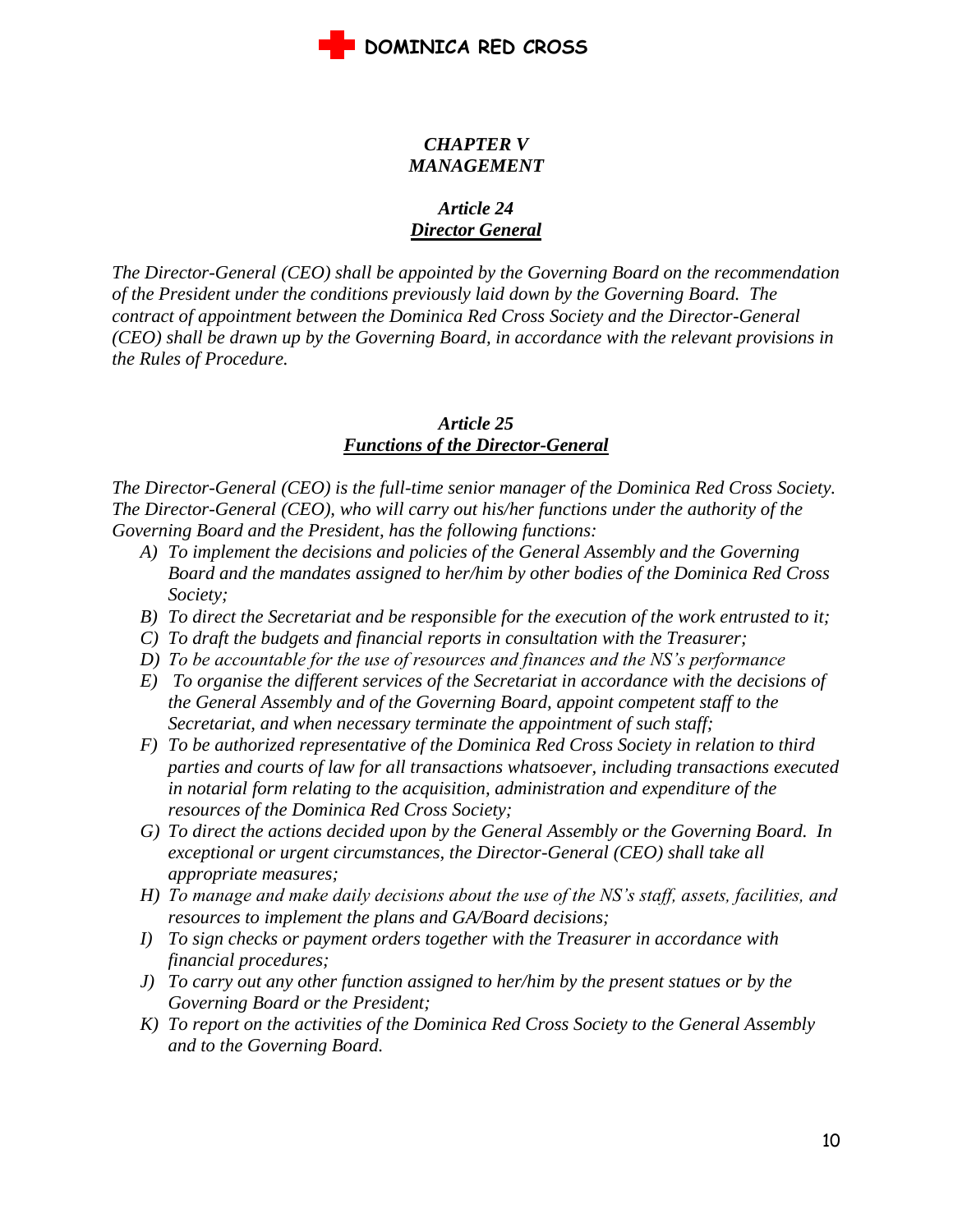

*In carrying out her/his functions the Director-General (CEO) shall keep the President closely informed. The Director General (CEO) shall ex officio be Secretary of the General Assembly and the Governing Board. The Director-General (CEO) may delegate these functions to other officials of the Secretariat. The Director-General (CEO) shall participate in the sessions of the General Assembly and the Governing Board in an advisory capacity. The Director-General (CEO) shall establish the structure of the Secretariat, the general outline of which shall be subject to the approval of the Governing Board. The Secretariat assists the Director-General (CEO) in the implementation of his/her executive task. The Director General shall not be a voting member of the Board.*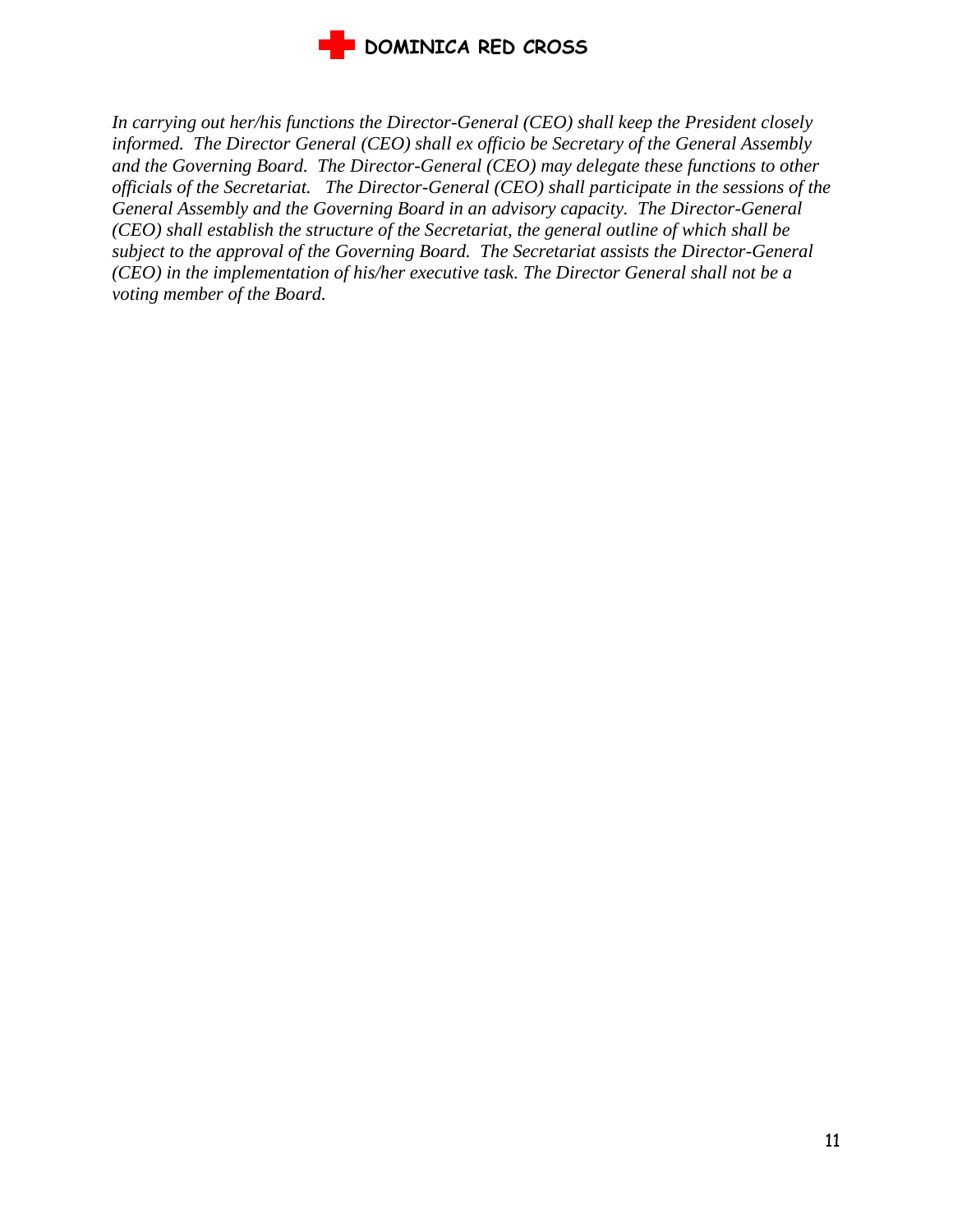

### *CHAPTER VI BRANCH STRUCTURE*

# *Article 26 Branches*

*With the object of ensuring that the Dominica Red Cross Society's activities are extended throughout the whole of the country the Governing Board shall establish Local Branches governed by a local Committee, defining the territory allotted to each and delegating such responsibility as it thinks fit for the organization of the Dominica Red Cross Society and its activities in that area.*

*Each Branch Committee shall be responsible to the Governing Board through a Branch Representative who shall be elected by the Branch Committees.*

*The Governing Board shall lay down regulations for the organization of local branches and the conduct of their meetings.*

# *Article 27 Branch Assemblies*

*The branches shall each convene, not less than once a year, an assembly at which all members shall have the opportunity of meeting to discuss the business of the Dominica Red Cross Society and electing the Branch Committee (board) for the following two years. The Assembly also elects its representative (delegate) to the General Assembly.*

## *Article 28 Branch Committee and composition*

*Each branch assembly shall elect every two years a branch Committee, with the following Officers: a Chairman, a vice Chairman, a Treasurer, and a Secretary and may elect such other officers as it deems necessary for the proper discharge of its functions.*

*Branches may only establish formal cooperation agreements with other organizations for specific projects after the approval of the Governing Board has been obtained.*

#### *Article 29 Branch Management*

*The branch assembly appoints a Branch Chairman who shall report to their branch committees (boards) as well as to the Branch Representative, except on activities of national relevance, for which they shall report directly to the CEO at Headquarters.*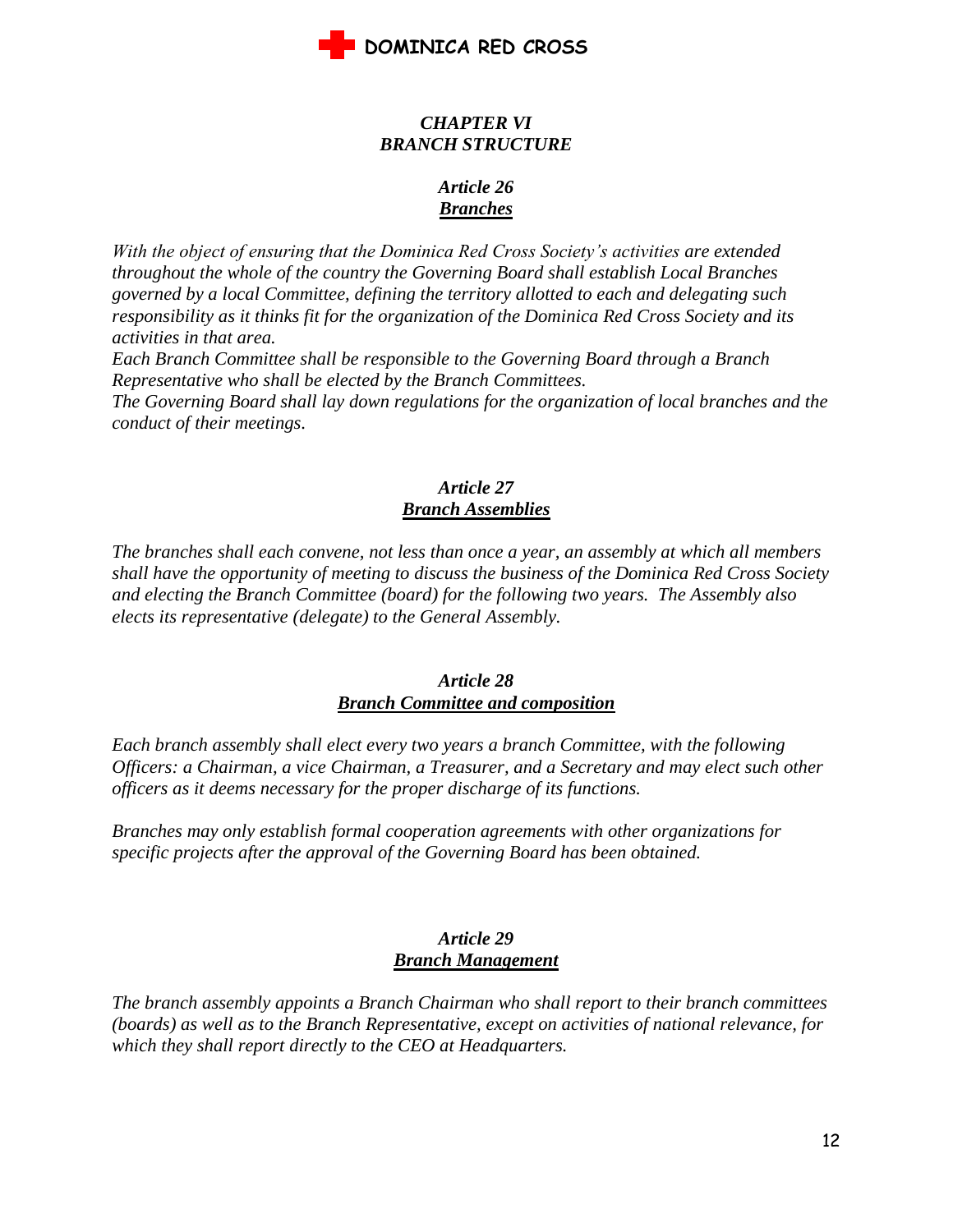

# *Article 30 Local Committees/ Youth Groups*

*With the object of ensuring that the Dominica Red Cross Society's activities extend throughout the whole territory, the branches are authorized to establish Youth Groups with a defined territory. The branch committee shall delegate such responsibilities as it sees fit for the organization and activities of the group. It shall lay down regulations for the organization of such groups and the conduct at their meetings.*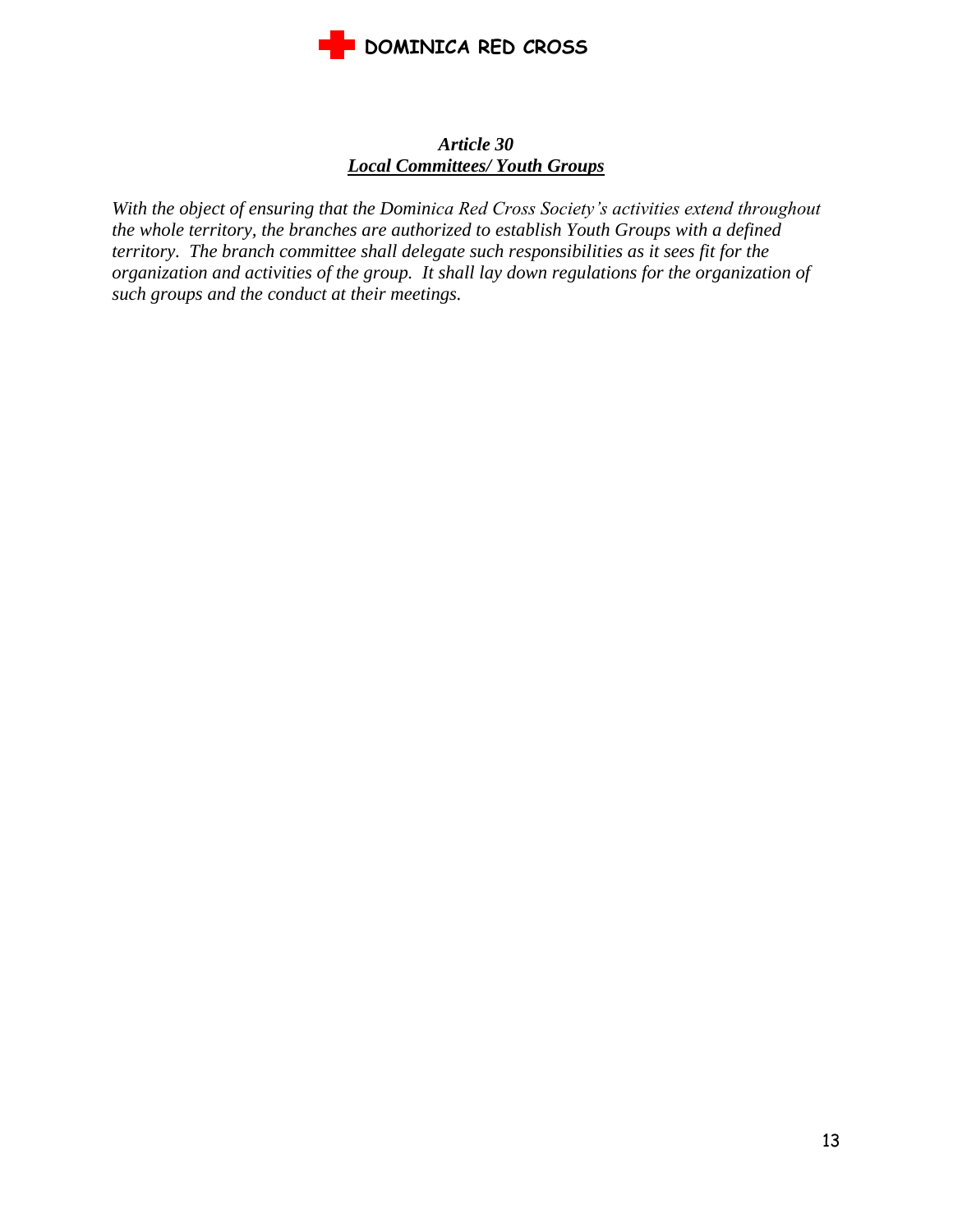

#### *CHAPTER VII FINANCIAL PROVISIONS*

## *Article 31 Financial resources*

*Within the limits laid down by its objects the Dominica Red Cross Society acquires, owns, alienates and administers any property as may deem fit.*

*It may accept unrestricted contributions and assistance in any form from individuals, from the public authorities and from private bodies.*

*It shall not accept donations directly stemming from revenues of activities contrary to the Fundamental Principles.* 

*It may accept as agent or trustee funds or property in trust or earmarked for particular use, provided that such use is within the general scope of its objectives and does not violate the Fundamental Principles.*

*It may accept any conveyance of real estate to its issue or benefit.*

*It may constitute and administer any reserve, insurance or other funds for its staff or any of its activities.*

# *Article 32 Financial year/External audits*

*The financial year begins on January 1st and closes December 31st of each year. At the close of each financial year, and not later than April 31st of the following year the accounts of said year:*

- *1. Are made the subject of a report by the Treasurer*
- *2. Are audited and reported on by a company of Chartered Accountants*

#### *Article 33 Treasurer*

*A) The Treasure is an elected member of the Governing Board of the Dominica Red Cross Society. The Treasure acts under the authority of the Governing Board in conformity with their decisions. In order to carry out his/her function the Treasurer should liaise with the Treasurers of the branches.*

#### *Article 34 Functions of the Treasurer*

*The functions of the Treasurer are:*

- *B) To have care and custody of/ to manage the and control all funds and property held by the Dominica Red Cross Society delegated by the Governing Board;*
- *C) To sign the checks or payment orders together with the Director General in accordance with financial procedures;*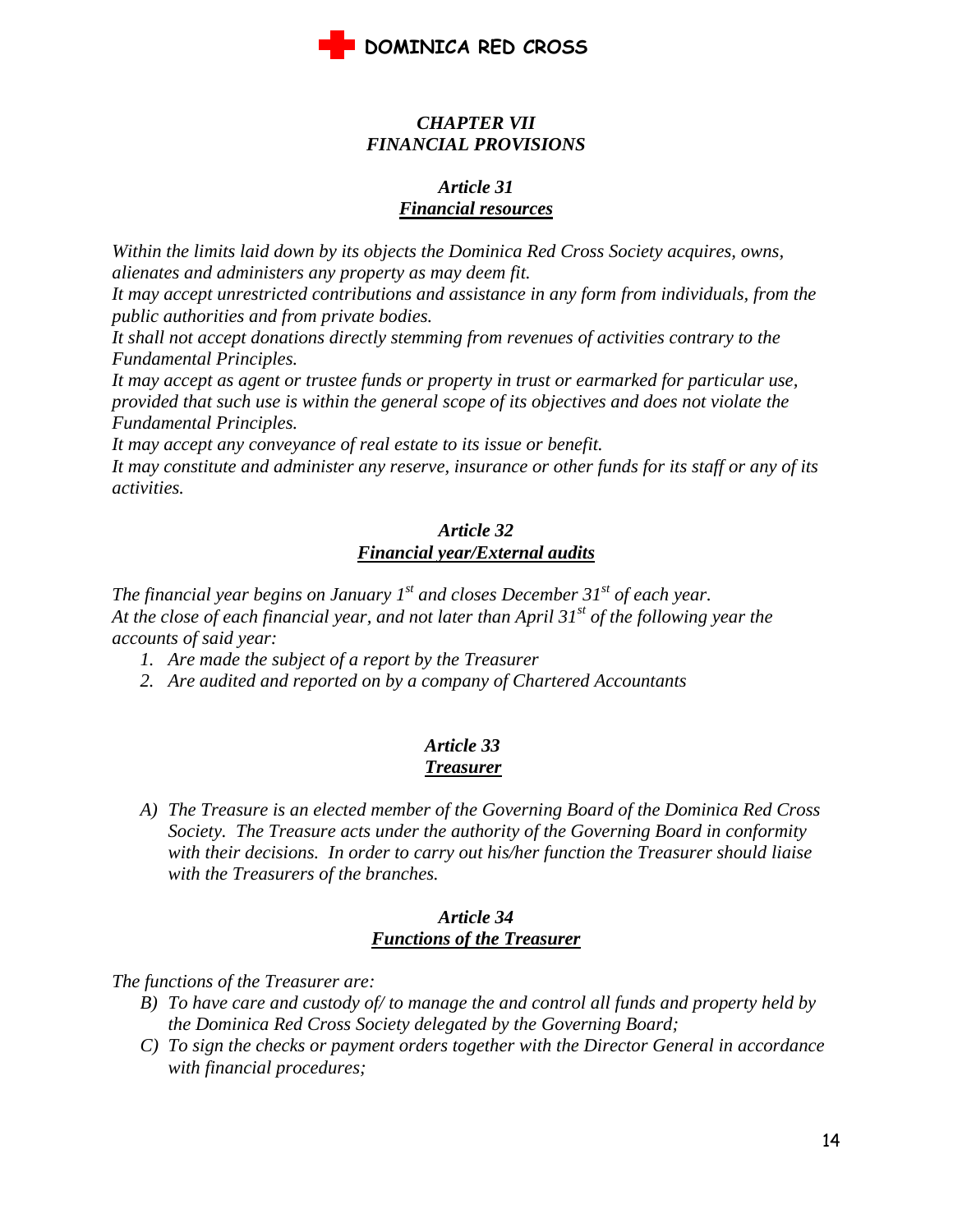

- *D) Carry out decisions taken by the Governing Board as to the handling and investments of available funds;*
- *E) To present updated statements of the accounts to the Dominica Red Cross Society at each Governing Board meeting;*
- *F) To submit the annual financial report and statements of the accounts, drafted with the Director-General, to the Governing Board.*

#### *Article 35 Composition of the Finance Commission*

*The Finance Commission is an advisory commission to the Governing Board and shall be composed of a minimum of three members, appointed by the Governing Board for a term of two years at the first session after their election.* 

# *Article 36 Procedure and Session of the Finance Commission*

*The procedure and sessions of the Finance Commission shall be laid down in the Rules of Procedure of the Dominica Red Cross Society.*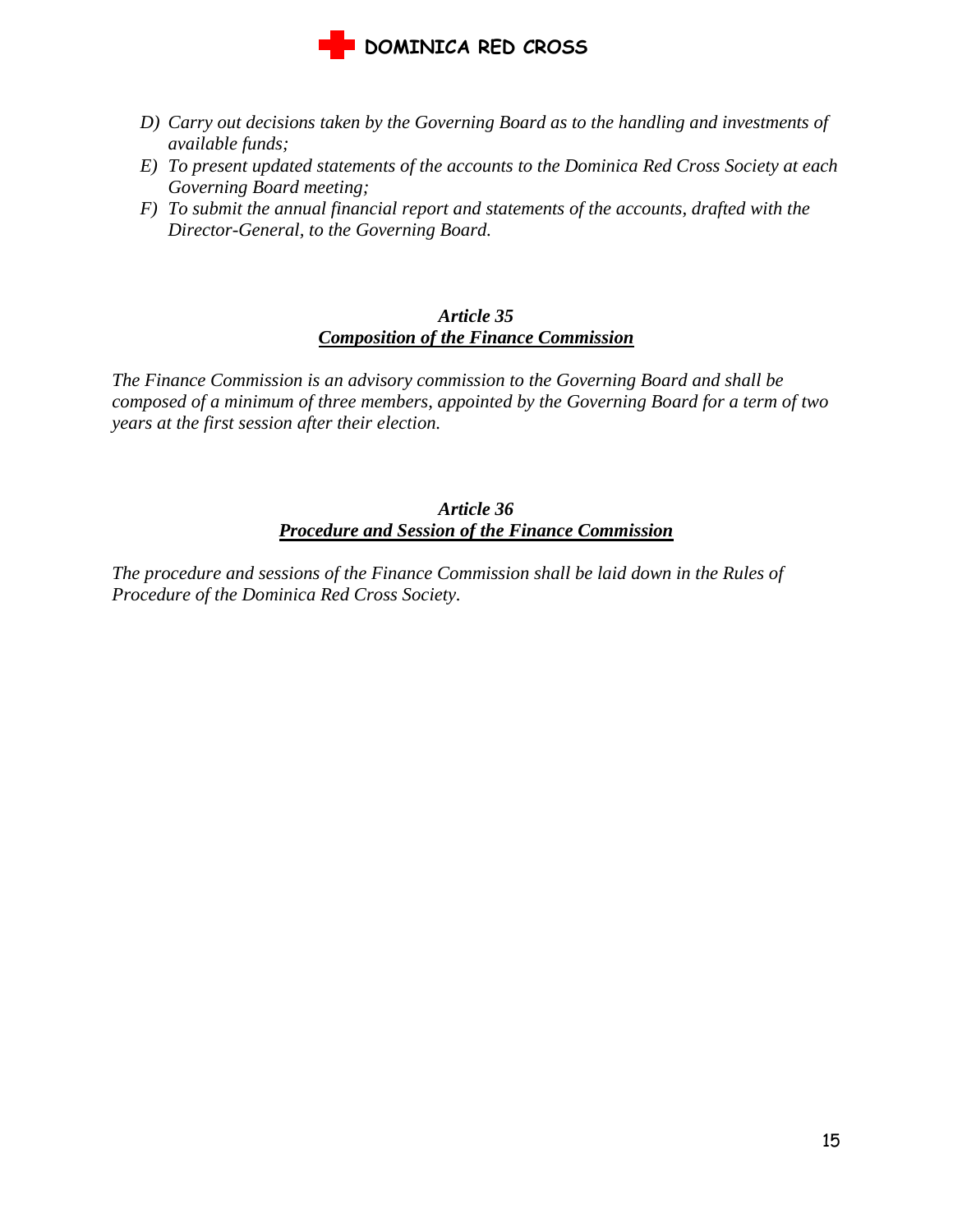

## *CHAPTER VIII PROCEDURES*

## *Article 37 Election/rotation*

*The members elected for the following posts may not be eligible to stand for election for the same post again after having served two consecutive terms (maximum four years) in that post until a period of two years has elapsed:*

- *A) President*
- *B) Vice President*
- *C) Members of the Governing Board*
- *D) Chairmen of the local branch Committees (board)*

# *Article 38*

# *Profiles*

*The curricula vitae of the candidates should be circulated before the elections for the abovementioned posts take place.* 

*The candidates are selected based on the following criteria:*

- *A) Level of education*
- *B) Relevant experience*
- *C) No conflicting interest between candidates professions/or close family relations and his/her freedom to execute his/her tasks in compliance with the Fundamental Principles;*
- *D) A profile that adds to the diversity of the group (professional and personal background).*
- *E) Commitment to abide by the Code of Conduct.*

#### *Article 39 Rules and Regulations*

*The Governing Board draws up and amends all such Rules and Regulations as are necessary for the implementation of these Statutes.*

#### *Article 40 Amendment of Statutes*

- *1. Any proposed amendment to the present statues shall be submitted for approval to the Joint ICRC/Federation Commission for National Society Statutes;*
- *2. A decision for such amendment may be adopted by a two-thirds majority of fifty percent of the membership present or represented and voting at the General Assembly;*
- *3. If at this General Assembly the required quorum is not present, a new AGM is convened within one month during such meeting decisions can be taken by a one-thirds majority regardless of the number of members present.*